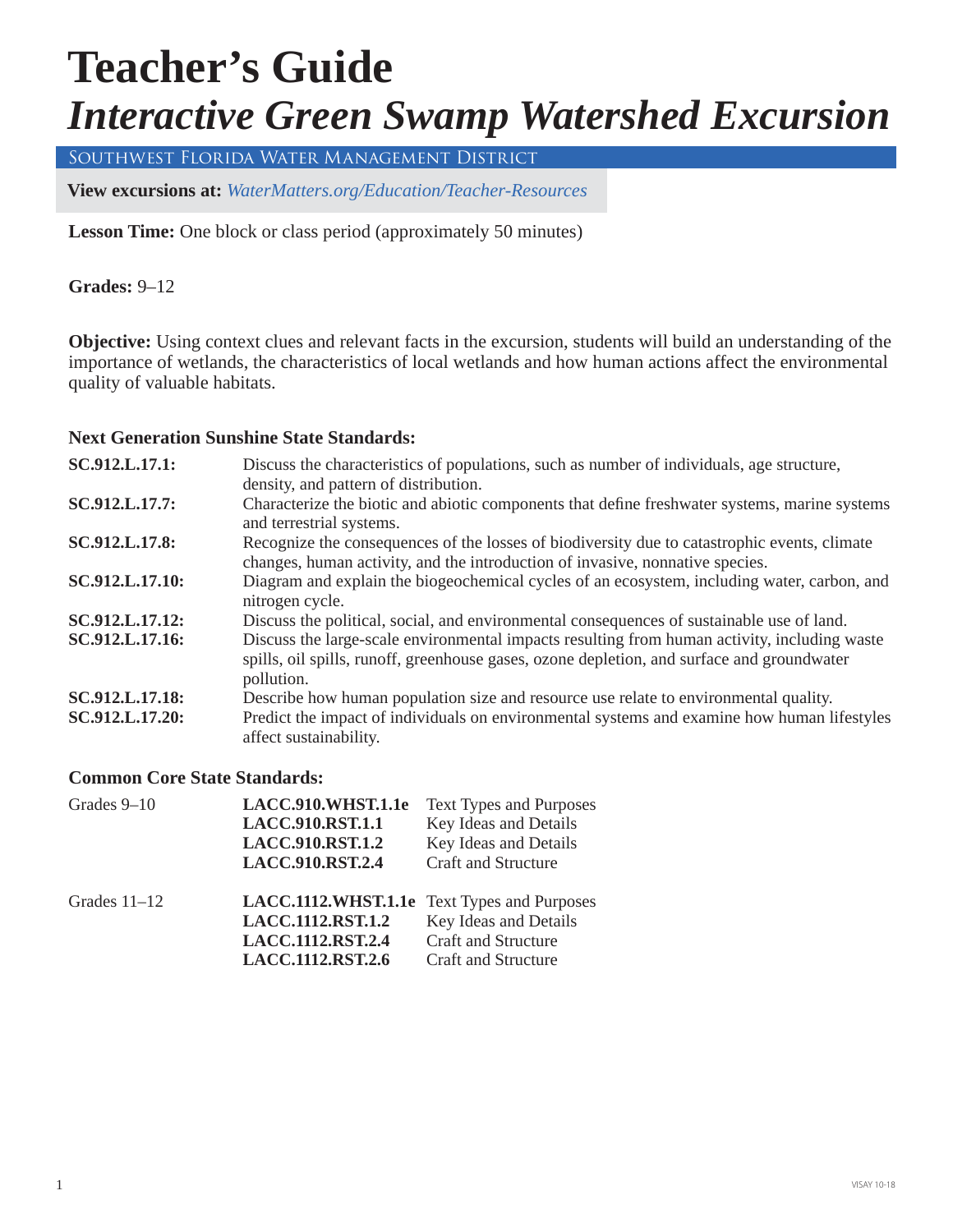# **Lesson Plan and Activities**

#### Southwest Florida Water Management District

| <b>Vocabulary:</b> | ecosystem:        | a community of plants and animals and their physical<br>environment                                                |
|--------------------|-------------------|--------------------------------------------------------------------------------------------------------------------|
|                    | wetland:          | an area that supports plants adapted to wet soil and often adapted<br>to changes in water level                    |
|                    | swamp:            | a wetland often covered with water and trees                                                                       |
|                    | marsh:            | a wetland usually characterized by grasses and similar plants                                                      |
|                    | recharge zone:    | an area where water seeps into the ground and refills the aquifer                                                  |
|                    | invasive species: | nonnative plants and animals that spread on their own and<br>outcompete native species, causing environmental harm |
|                    | prescribed burns: | controlled fires set by land managers to mimic natural processes                                                   |

- **Engage:** (15 minutes) Students will take the pretest provided prior to beginning the lesson. Review the vocabulary terms and ask aloud the following questions to activate prior knowledge:
	- Describe what a wetland looks like? What do you think the water quality is like in a wetland?
	- What are some invasive species you know of? How can they be controlled?
	- What are some ways that environmentally important lands can be protected? How can endangered plants and animals be protected?

**Explore/Explain:** (20–25 minutes) Pass out the student worksheet and ask students to go to *[WaterMatters.org/Education/Teacher-Resources](https://www.swfwmd.state.fl.us/residents/education/teacher-resources)* and click on the Green Swamp. Instruct students to read the Introduction page and explore each category at the top of the page while completing the student worksheet.

 *continued on page 3*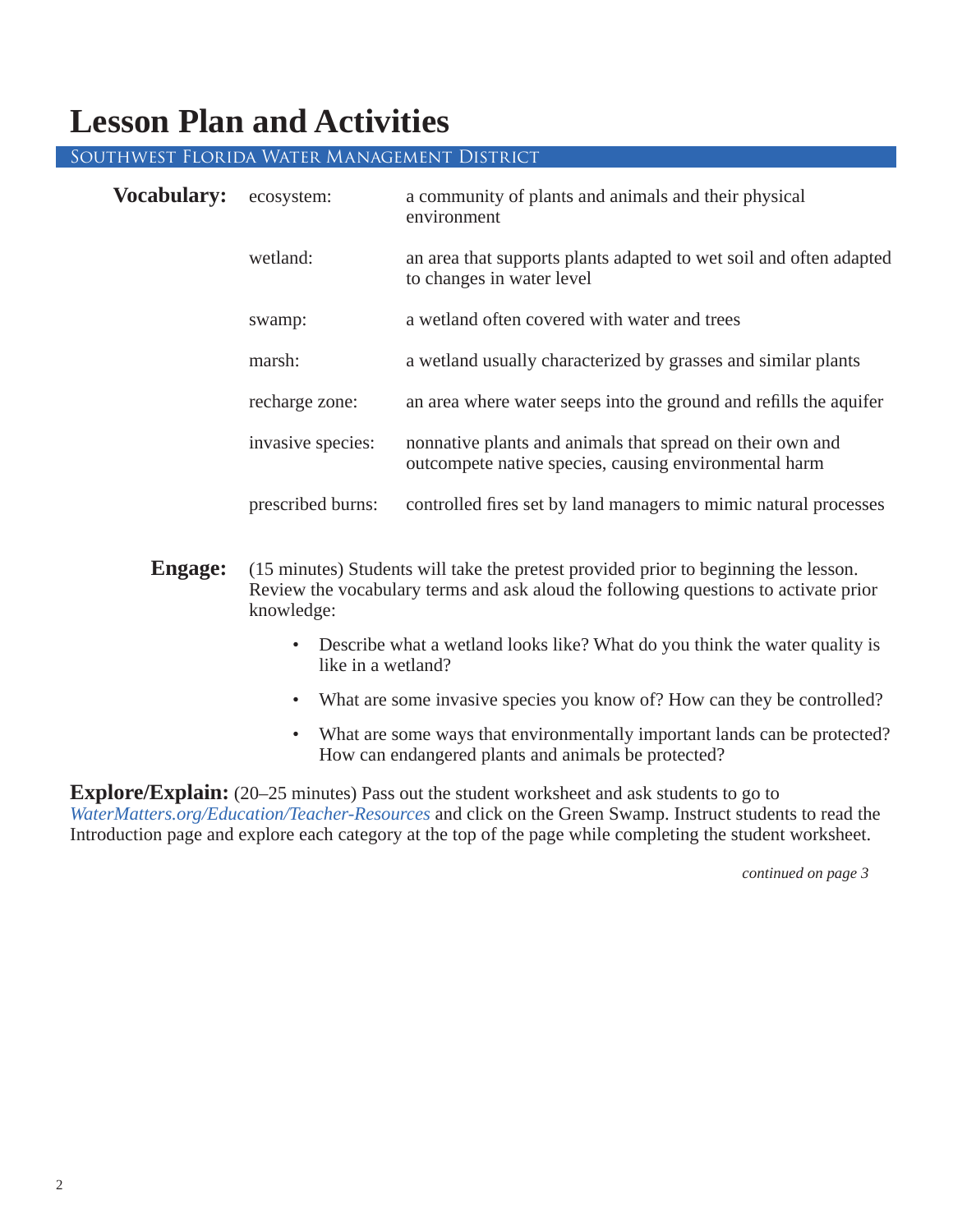# **Lesson Plan and Activities** *continued from page 2*

Southwest Florida Water Management District

| <b>Extend:</b><br>(10 minutes) Bring the class together after 20–25 minutes to discuss the "Reflecting"<br>questions on the student worksheet. If time allows, consider using "Think-Pair-Share"<br>and pair students with one another to share their answers. Then ask each pair to share<br>one of their answers with the class. |                                                                                                                                                                                                                                                                                                              |  |  |
|------------------------------------------------------------------------------------------------------------------------------------------------------------------------------------------------------------------------------------------------------------------------------------------------------------------------------------|--------------------------------------------------------------------------------------------------------------------------------------------------------------------------------------------------------------------------------------------------------------------------------------------------------------|--|--|
| <b>Evaluate:</b>                                                                                                                                                                                                                                                                                                                   | (5 minutes) Students will take the posttest (same as pretest) after viewing the<br>excursion and completing the worksheet and lesson.                                                                                                                                                                        |  |  |
| <b>Additional links:</b>                                                                                                                                                                                                                                                                                                           | Visit WaterMatters.org/Education/Teacher-Resources to view all six virtual<br>$\bullet$<br>watershed excursions and the coordinating teacher's guides. At this site, you<br>can also view the Florida Watersheds video (11 minutes) and download the<br>coordinating middle or high school teacher's guides. |  |  |
|                                                                                                                                                                                                                                                                                                                                    | Take the Watershed Pledge with your class at<br>$\bullet$<br>WaterMatters.org/Education/Teacher-Resources.                                                                                                                                                                                                   |  |  |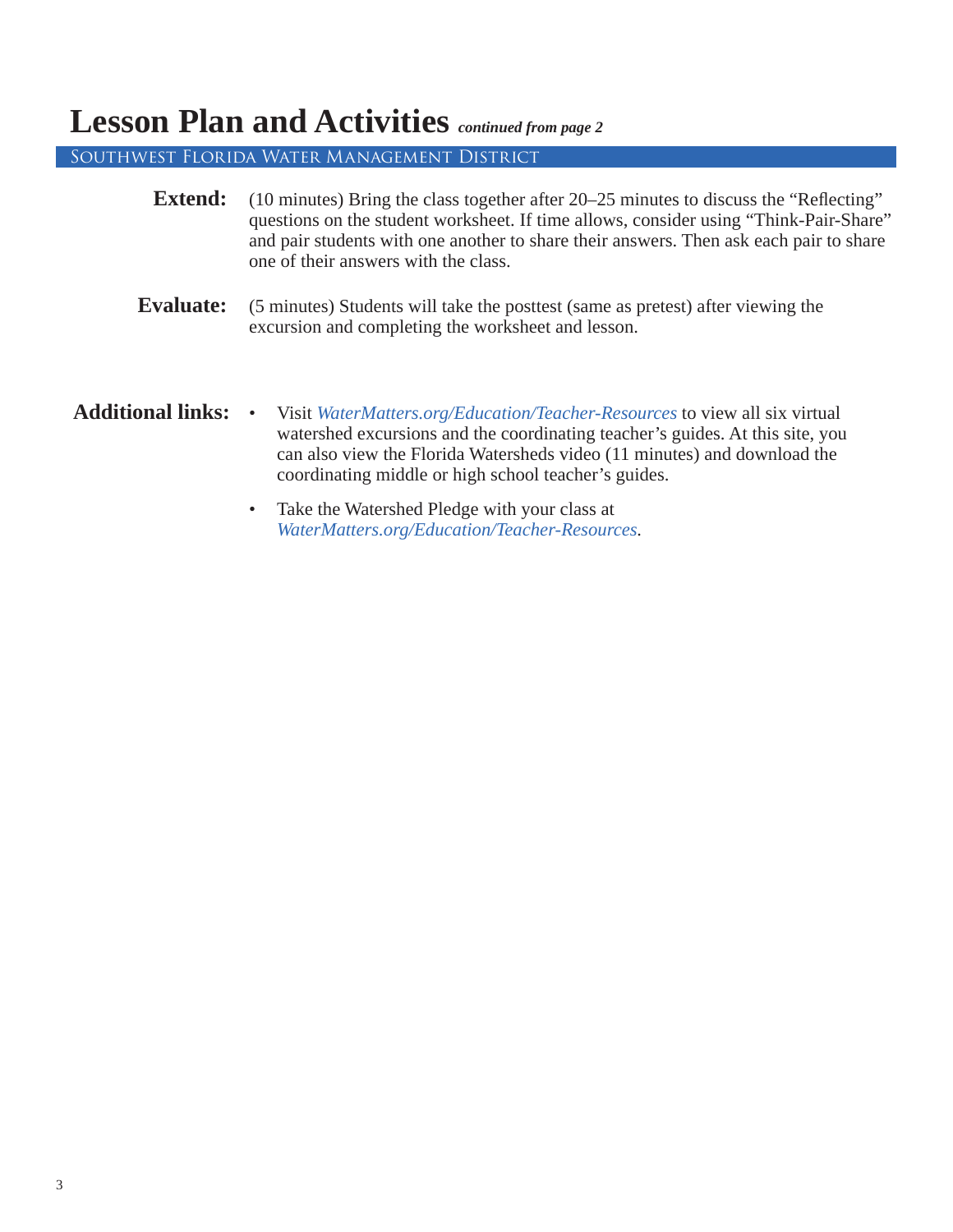# **Teacher Answer Key** *Interactive Green Swamp Watershed Excursion*

Southwest Florida Water Management District

# **Pre-/posttest Answer Key**

- 1. c.
- 2. c.
- 3. a.
- 4. b.
- 5. c.

# **Student Worksheet Answer Key**

- (1) Green Swamp
- (2) sandhills
- (3) water supply
- (4) water resources
- (5) floodwaters
- (6) recharge
- (7) the Green Swamp is underdeveloped and has a lengthy surface water detention time
- (8) 6000 BC
- (9) cypress-frame/palmetto-thatch chickees
- (10) turpentine
- (11) Hurricane Donna
- (12) natural systems
- (13) 10 million acres of swamps and marshes were drained
- (14) Tampa and Orlando
- $(15)$  fish and wildlife
- (16) Florida Forever Act
- $(17)$  flood and fire
- (18) threatened or endangered
- (19) lands and waterways
- (20) water resources and lands
- (21) invasion of native plant communities by invasive plants
- (22) lightning
- (23) prescribed burns
- (24) Withlocoochee River
- (25) Peace River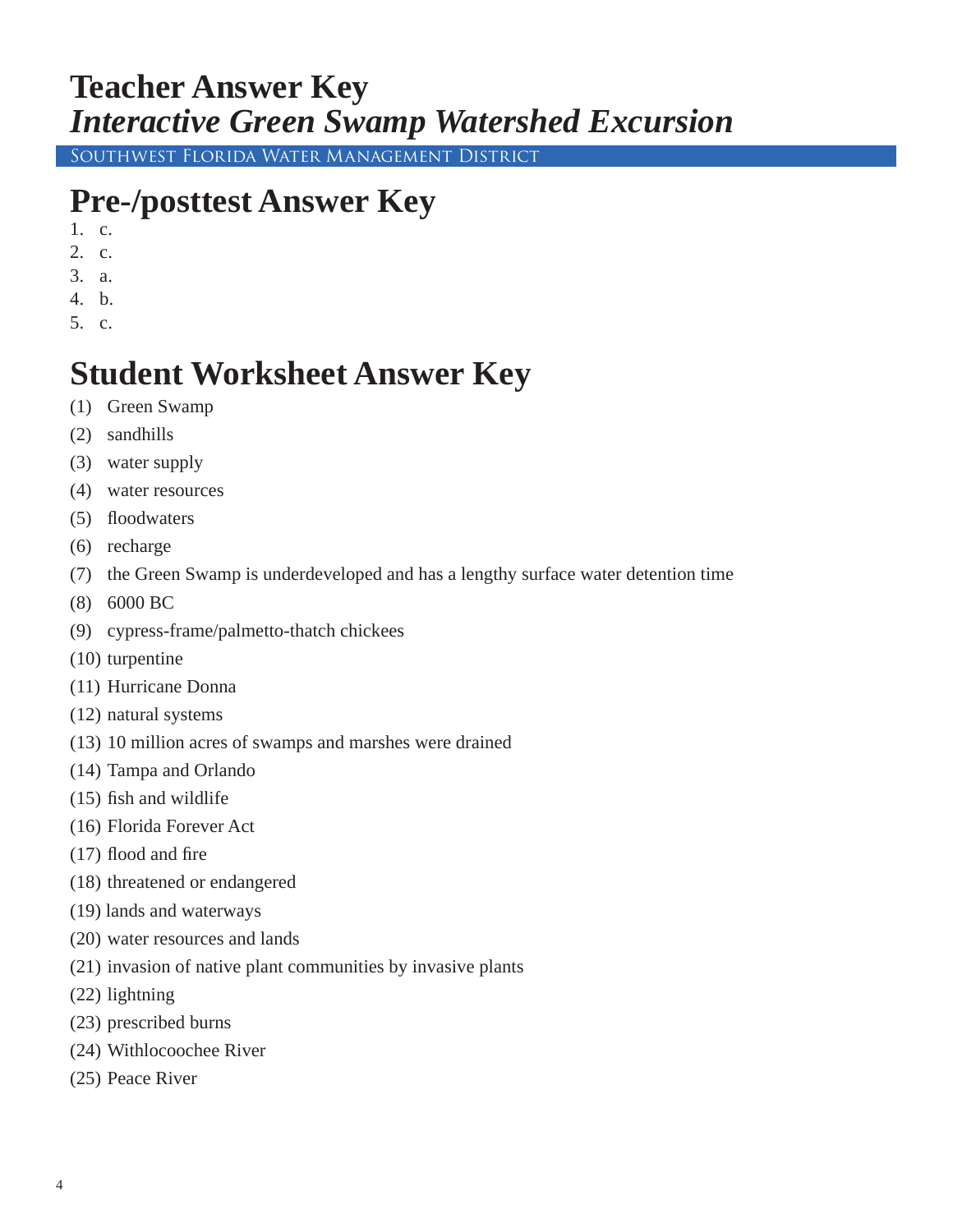# **Pre- and Posttest** *Interactive Green Swamp Watershed Excursion*

Southwest Florida Water Management District

- 1) The Green Swamp has 870 square miles of all of the following types of land except:
	- a. Marshes
	- b. Flatwoods
	- c. Coastal swamps
- 2) Which of the following is a reason water levels remain high in the Green Swamp?
	- a. High elevation
	- b. Shallow depth to the aquifer
	- c. Both a. and b. are correct
- 3) Which of the following statements about the Green Swamp is true?
	- a. The Green Swamp can store a lot of surface water.
	- b. The Fish and Wildlife Conservation Commission is the lead agency responsible for the Green Swamp.
	- c. There was no human activity in the Green Swamp until 1900s.
- 4) The Green Swamp has good water quality because
	- a. There is plenty of sunlight and there are plenty of nutrients in the water
	- b. The land is underdeveloped and has lengthy water detention times
	- c. There are increased fish and wildlife populations
- 5) What strategy is used to manage land in the Green Swamp?
	- a. Prescribed fires
	- b. Preservation and restoration projects
	- c. Both a. and b. are correct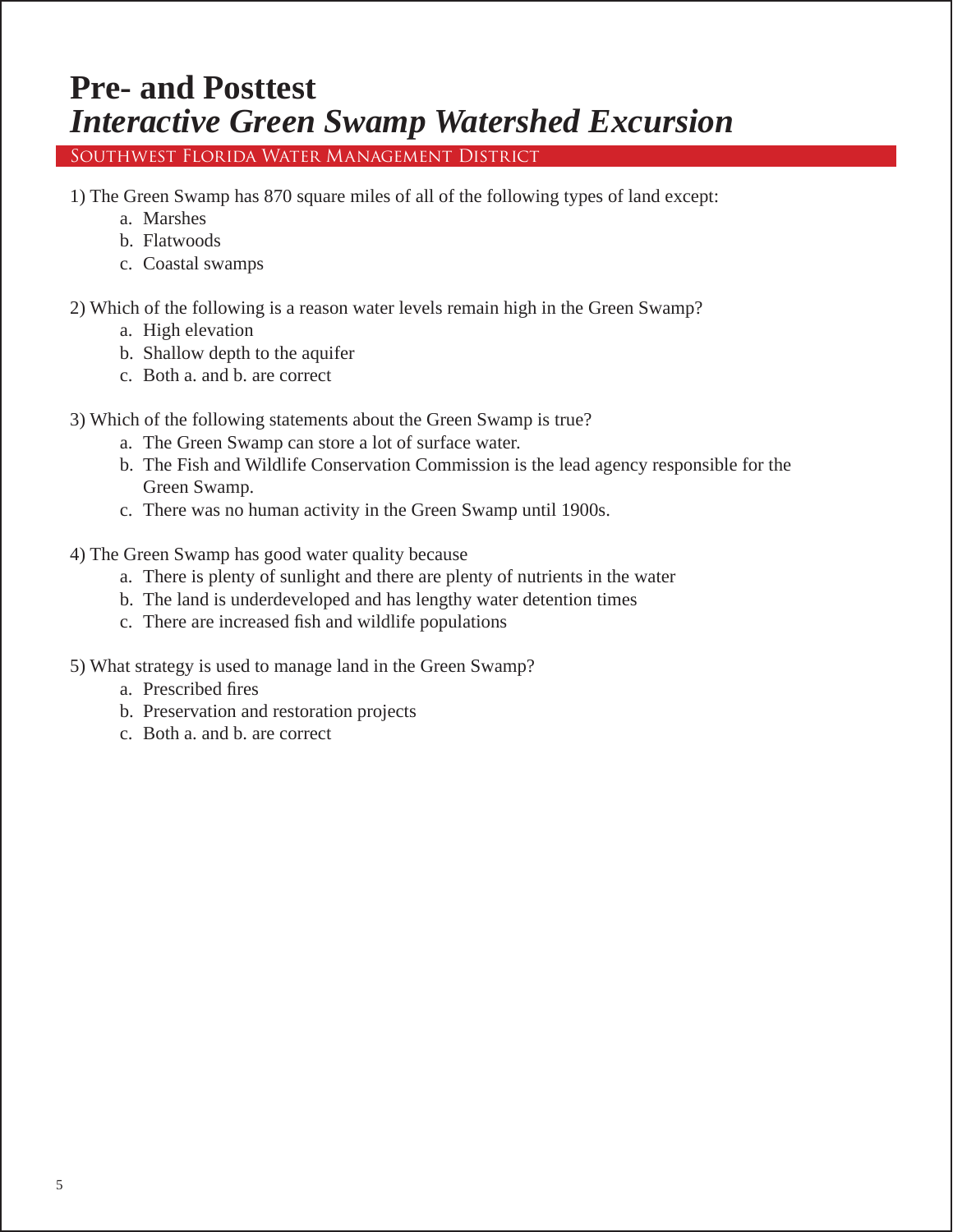### **Student Worksheet**  *Interactive Green Swamp Watershed Excursion*

Southwest Florida Water Management District

**Go to the Interactive Green Swamp Watershed Excursion at:** *[WaterMatters.org/Education/Teacher-Resources](https://www.swfwmd.state.fl.us/residents/education/teacher-resources)*

**Directions:** Read the excursion's Introduction page and each of the categories along the bottom. Be sure to read each of the corresponding tabs for each of the categories across the top. Fill in the blanks on this worksheet and complete the tour.

### **Introduction**

| The $(1)$                     | is in 560,000 acres of Florida backcountry. It is a natural system        |
|-------------------------------|---------------------------------------------------------------------------|
|                               | composed of cypress swamps, hardwood forests, marshes, pine flatwoods and |
| (2)                           | . Four rivers begin in the Green Swamp and provide much of Florida's      |
| (3)                           | . The Southwest Florida Water Management District bought a portion of the |
| land to keep the land and (4) | protected.                                                                |

### **Signifi cance**

| The Green Swamp is able to store surface water and slow the flow of (5)   | . A high     |
|---------------------------------------------------------------------------|--------------|
| elevation, shallow depth to the aquifer and high water table, provide (6) | to the area. |

Why does the Green Swamp have a higher water quality than other watersheds?

 $(7)$ 

### **History**

The Green Swamp has evidence found by archaeologists dating back to  $(8)$ \_\_\_\_\_\_\_\_\_\_\_\_\_\_\_\_.

Place your cursor on the timeline of the Green Swamp to scroll through the history. What did some Seminoles use for camps and homes in the 1800s?

**(9)**\_\_\_\_\_\_\_\_\_\_\_\_\_\_\_\_\_\_\_\_\_\_\_\_\_\_\_\_\_\_\_\_\_\_\_\_\_\_\_\_\_\_\_\_\_\_\_\_\_\_\_\_.

In the 1920s, **(10)**\_\_\_\_\_\_\_\_\_\_\_\_\_\_\_\_\_\_\_\_\_\_\_ was a major industry in Florida.

What led to the development of the Southwest Florida Water Management District **(11)**\_\_\_\_\_\_\_\_\_\_\_\_\_\_

\_\_\_\_\_\_\_\_\_\_\_\_\_\_\_\_\_\_\_\_. The District is responsible for management of water supply and water quality, protection of **(12)** \_\_\_\_\_\_\_\_\_\_\_\_\_\_\_\_\_\_\_\_\_\_\_\_\_\_\_\_\_\_\_\_\_\_\_\_\_\_\_\_\_\_\_\_\_ and fl ood protection.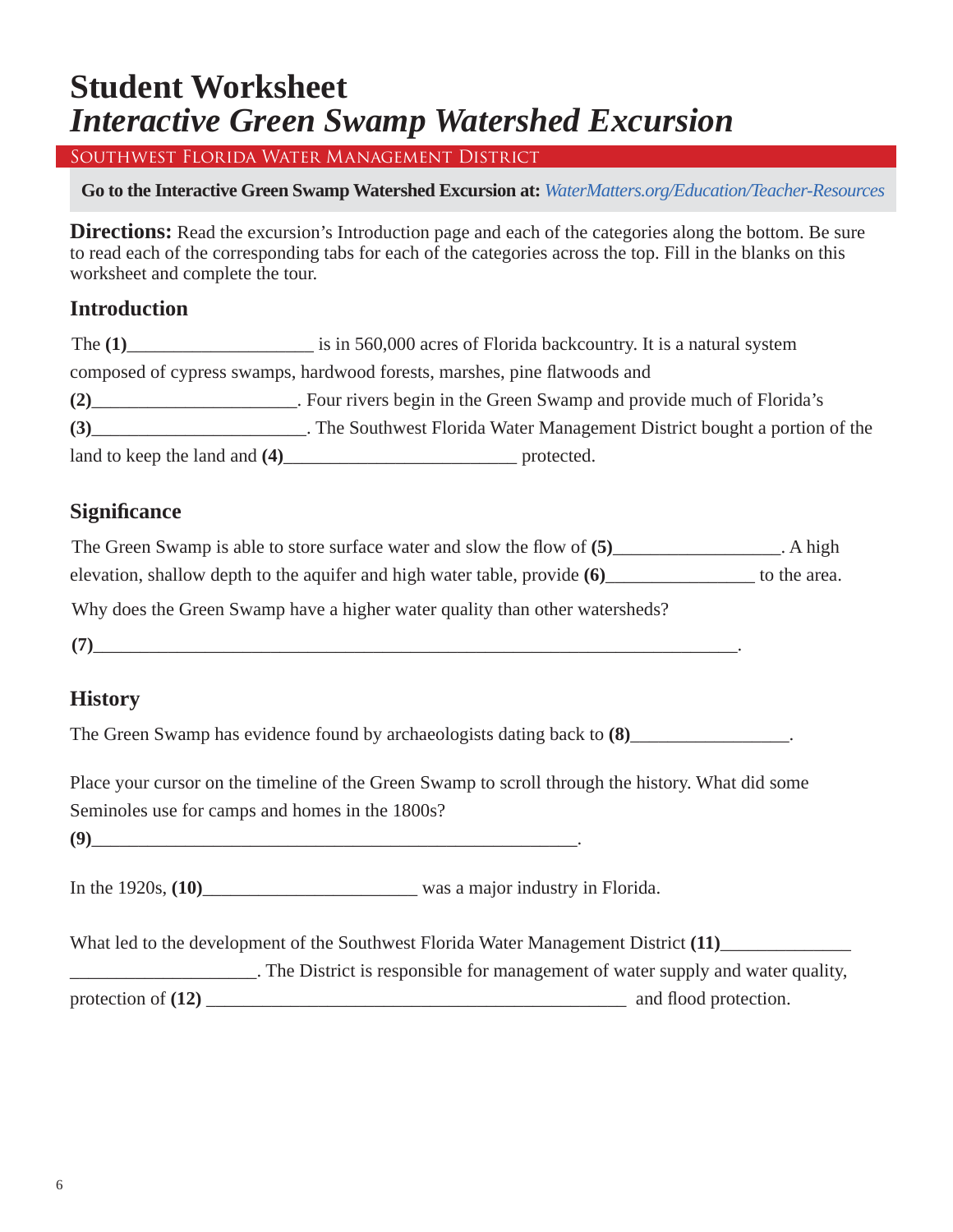### **Student Worksheet** *Interactive Green Swamp Watershed Excursion*

Southwest Florida Water Management District

What happened when Floridians saw wetlands as worthless **(13)**\_\_\_\_\_\_\_\_\_\_\_\_\_\_\_\_\_\_\_\_\_\_\_\_\_\_\_\_\_\_\_\_\_\_\_. The demand for the Green Swamp's natural resources remains because what two cities continue to grow near the Green Swamp? **(14)** \_\_\_\_\_\_\_\_\_\_\_\_\_\_\_\_\_\_\_\_\_\_\_\_\_\_\_\_\_\_\_\_\_\_\_\_\_\_\_\_\_\_\_.

In 1990, the Florida Legislature passed the Florida Preservation Act, which preserves

| (15) | and | habitats. The $(16)$                                                        | was |
|------|-----|-----------------------------------------------------------------------------|-----|
|      |     | passed to focus on water resources development, restoration and recreation. |     |

### **Natural Communities**

**(17)**\_\_\_\_\_\_\_\_\_\_\_\_\_\_\_\_\_\_\_and \_\_\_\_\_\_\_\_\_\_\_\_\_\_\_\_\_\_\_\_ help create a mosaic of natural communities such as wetlands, flatlands and uplands.

|            | The natural communities support populations of an estimated 330 species of wildlife including 30 species that |  |  |
|------------|---------------------------------------------------------------------------------------------------------------|--|--|
| are $(18)$ |                                                                                                               |  |  |

|      |     | <b>Preservation:</b> To preserve the Green Swamp, the District and other agencies are restoring |
|------|-----|-------------------------------------------------------------------------------------------------|
| (19) | and | that have been negatively impacted by past uses.                                                |

### **Management**

The management of the Green Swamp involves many agencies. The Southwest Florida Water Management District is the lead agency responsible for making available for public use the **(20)**\_\_\_\_\_\_\_\_\_\_\_\_\_\_\_\_\_\_\_\_\_ and \_\_\_\_\_\_\_\_\_\_\_\_\_\_\_\_\_\_\_\_\_\_ of the Green Swamp.

|      | <b>Invasive Species:</b> What is one of the most dangerous threats to Florida's environment? |
|------|----------------------------------------------------------------------------------------------|
| (21) |                                                                                              |

| <b>Prescribed Burns:</b> Fire, a naturally occurring event in Florida habitats, is usually ignited by |                                                                              |  |  |
|-------------------------------------------------------------------------------------------------------|------------------------------------------------------------------------------|--|--|
| (22)                                                                                                  | . Fire recycles nutrients and encourages new plant growth. Controlled fires, |  |  |
| called $(23)$                                                                                         | , are used to maintain plant and animal diversity.                           |  |  |